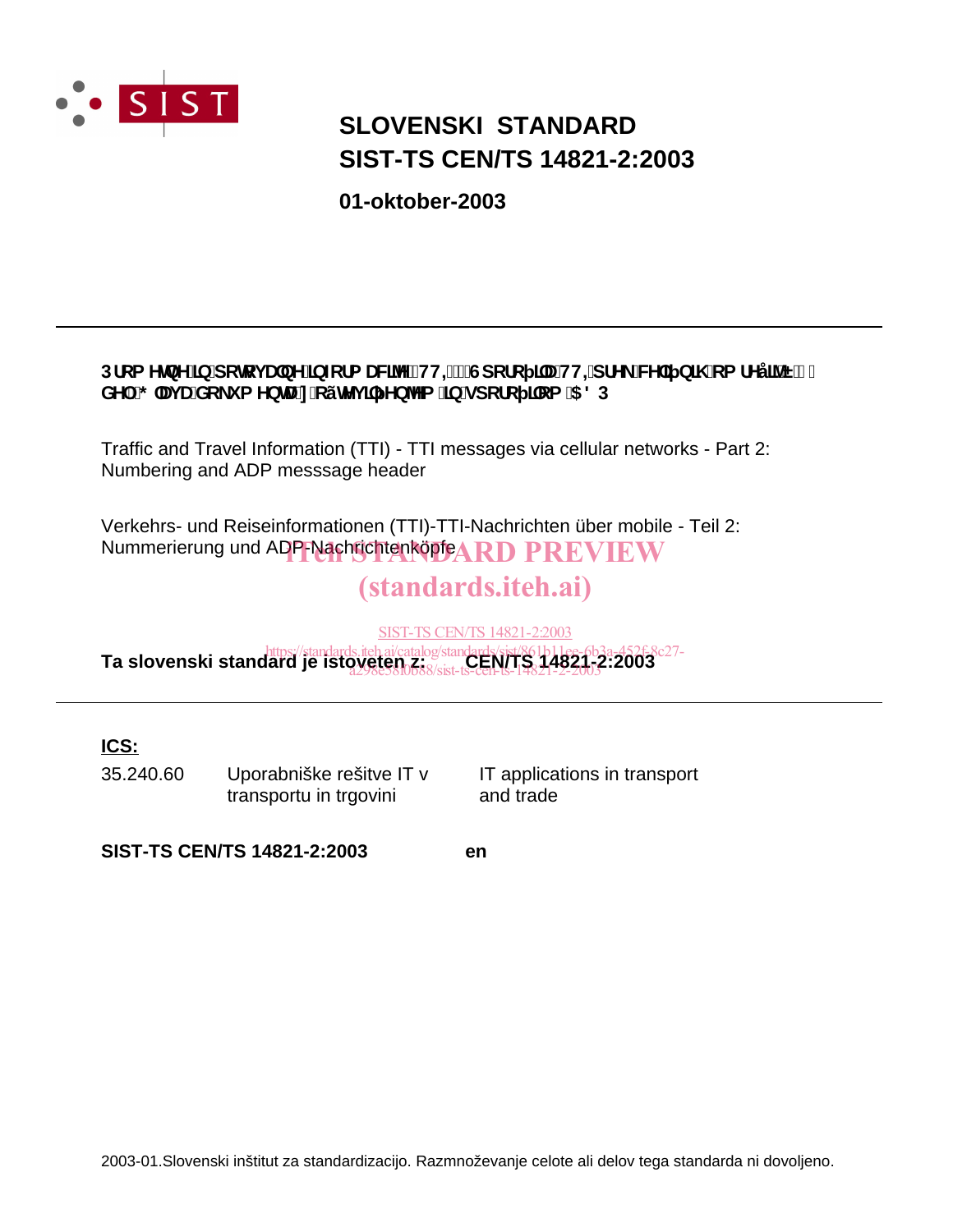# iTeh STANDARD PREVIEW (standards.iteh.ai)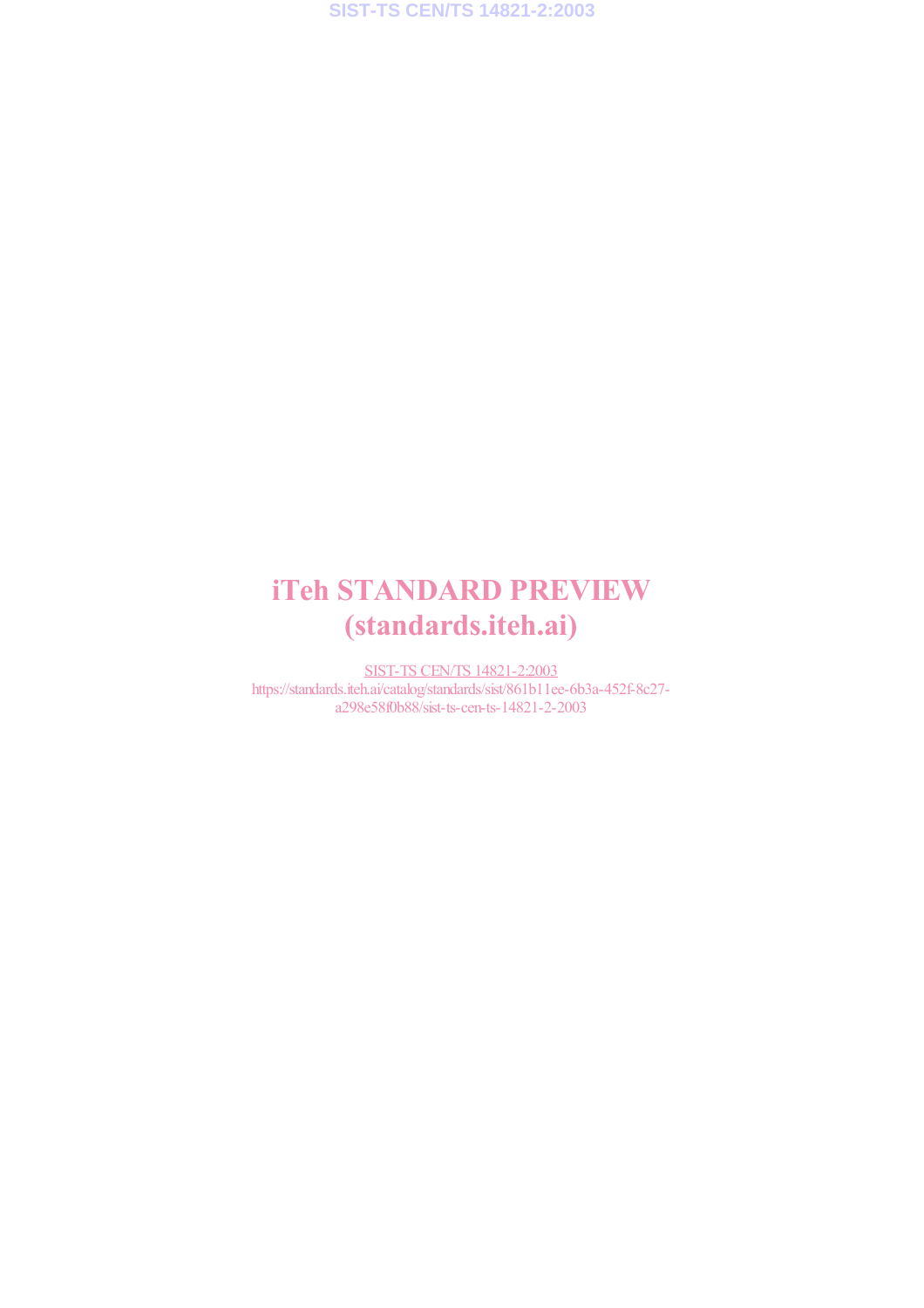## TECHNICAL SPECIFICATION SPÉCIFICATION TECHNIQUE TECHNISCHE SPEZIFIKATION

## **CEN/TS 14821-2**

May 2003

ICS 35.240.60

English version

## Traffic and Travel Information (TTI) - TTI messages via cellular networks - Part 2: Numbering and ADP messsage header

This Technical Specification (CEN/TS) was approved by CEN on 10 May 2001 for provisional application.

The period of validity of this CEN/TS is limited initially to three years. After two years the members of CEN will be requested to submit their comments, particularly on the question whether the CEN/TS can be converted into a European Standard.

CEN members are required to announce the existence of this CEN/TS in the same way as for an EN and to make the CEN/TS available. It is permissible to keep conflicting national standards in force (in parallel to the CEN/TS) until the final decision about the possible conversion of the CEN/TS into an EN is reached.

CEN members are the national standards bodies of Austria, Belgium, Czech Republic, Denmark, Finland, France, Germany, Greece, CEN members are the national-standards-bodies of Austria, Belgium, Czech Republic, Denmark, Finland, France, Germany, Greece,<br>Hungary, Iceland, Ireland, Italy, Luxembourg, Malta, Netherlands, Norway, Portugal, Slovakia, Sp Kingdom.

## (standards.iteh.ai)

SIST-TS CEN/TS 14821-2:2003 https://standards.iteh.ai/catalog/standards/sist/861b11ee-6b3a-452f-8c27 a298e58f0b88/sist-ts-cen-ts-14821-2-2003



EUROPEAN COMMITTEE FOR STANDARDIZATION COMITÉ EUROPÉEN DE NORMALISATION EUROPÄISCHES KOMITEE FÜR NORMUNG

**Management Centre: rue de Stassart, 36 B-1050 Brussels**

© 2003 CEN All rights of exploitation in any form and by any means reserved worldwide for CEN national Members.

Ref. No. CEN/TS 14821-2:2003 E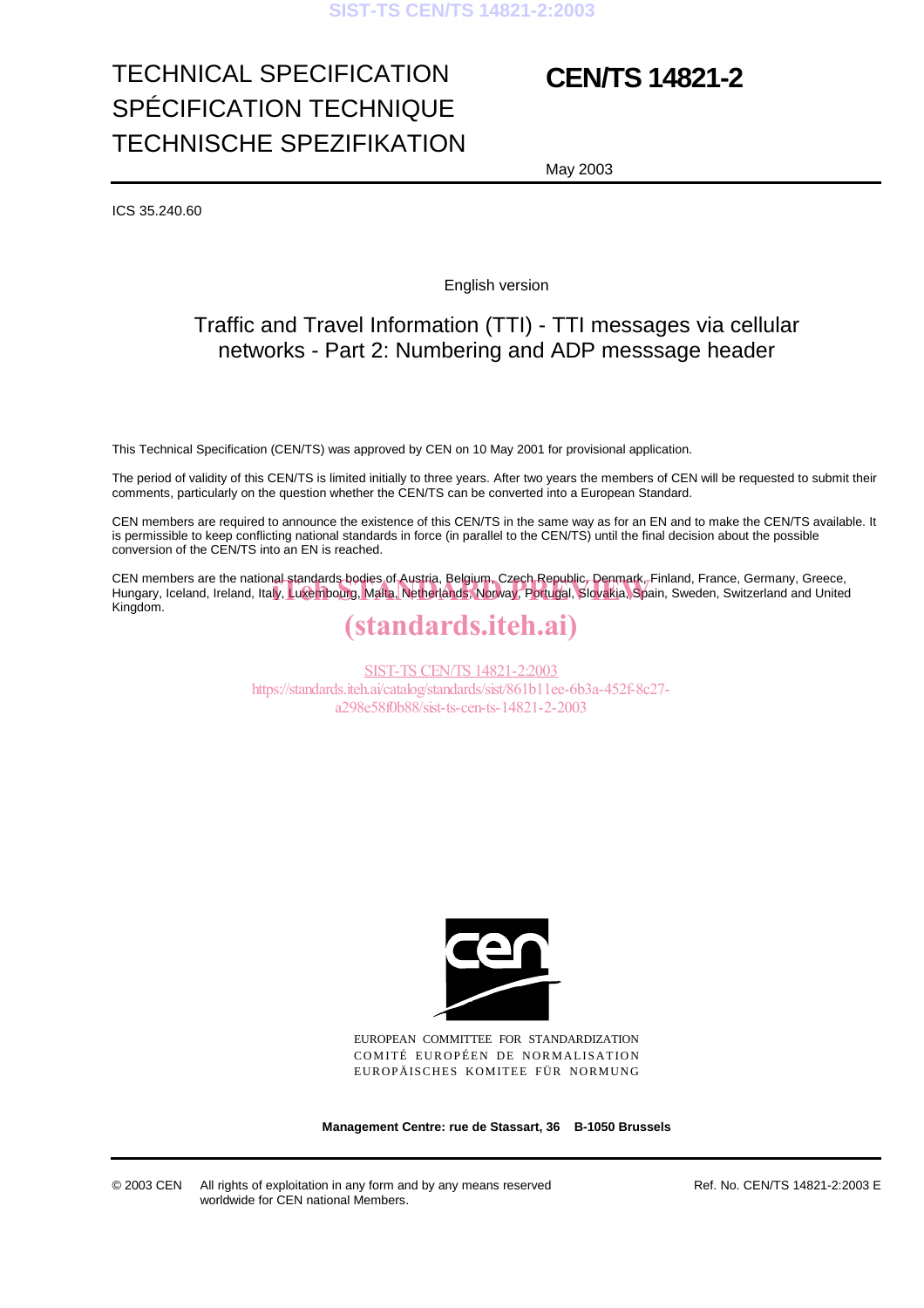## **Table of contents**

|                                                                                                                                                               | <b>PAGE</b>                |
|---------------------------------------------------------------------------------------------------------------------------------------------------------------|----------------------------|
| <b>TABLE OF CONTENTS</b>                                                                                                                                      | $\mathbf{2}$               |
| <b>FOREWORD</b>                                                                                                                                               | 3                          |
| <b>INTRODUCTION</b>                                                                                                                                           | 4                          |
| <b>SCOPE</b><br>1.                                                                                                                                            | 5                          |
| 2.<br><b>NORMATIVE REFERENCES</b>                                                                                                                             | 6                          |
| 3.<br><b>DEFINITIONS AND ABBREVIATIONS</b>                                                                                                                    | $\overline{7}$             |
| Definitions<br>3.1<br>3.2<br>Abbreviations                                                                                                                    | $\overline{7}$<br>9        |
| <b>NUMBERING AND ADP MESSAGE HEADER</b><br>4.                                                                                                                 | 14                         |
| Application Data Protocol Message Header<br>4.1<br>4.2 Message Type Numbering<br>4.3 Application Identifiers<br>4.4 ADP Version<br>4.5 Specification in ASN.1 | 14<br>15<br>17<br>19<br>20 |
| <b>BIBLIOGRAPHY</b><br><b>iTeh STANDARD PREVIEW</b>                                                                                                           | 22                         |
| <i>(standards.iteh.ai)</i>                                                                                                                                    |                            |

SIST-TS CEN/TS 14821-2:2003

https://standards.iteh.ai/catalog/standards/sist/861b11ee-6b3a-452f-8c27 a298e58f0b88/sist-ts-cen-ts-14821-2-2003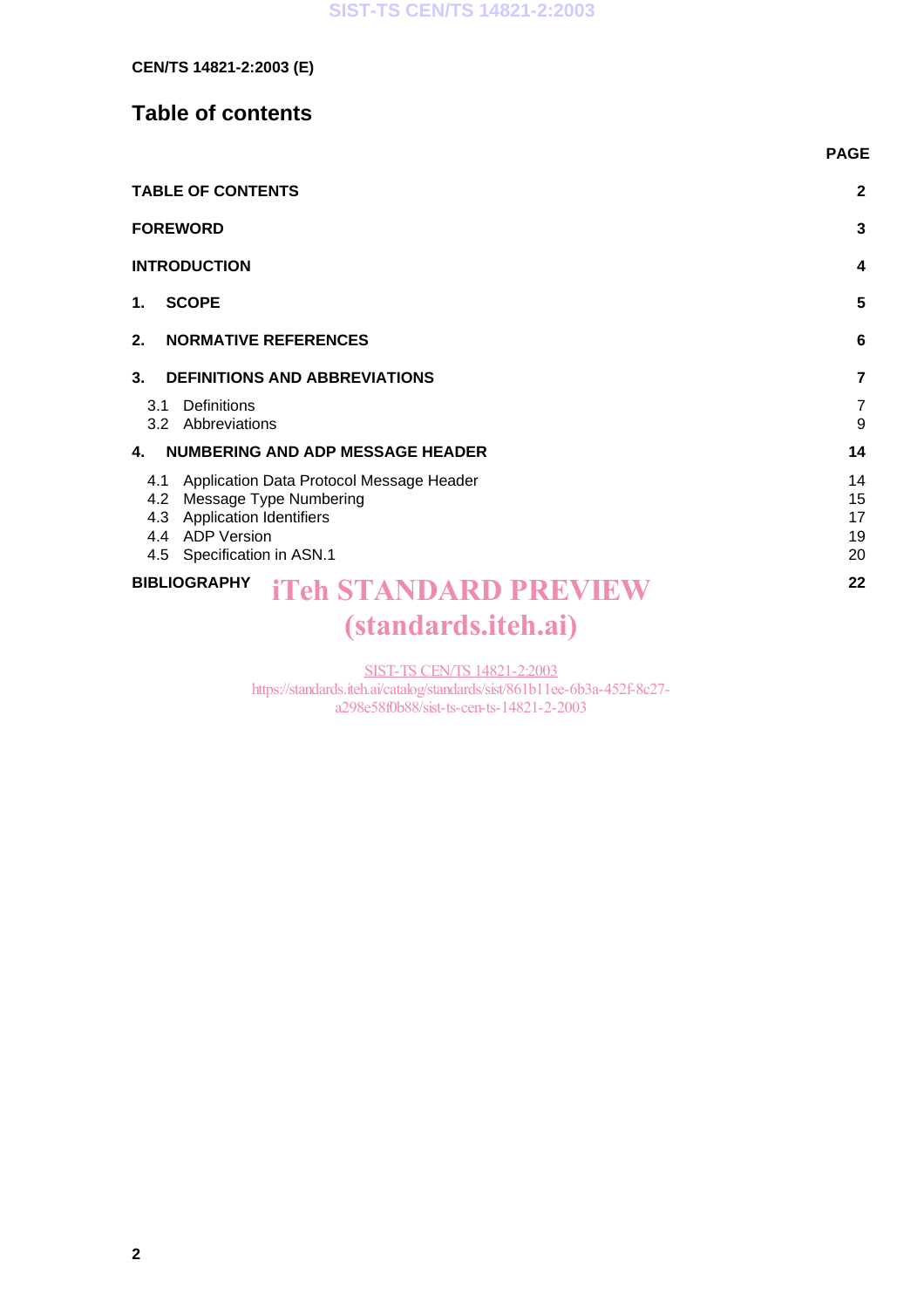## **Foreword**

This document (CEN/TS 14821-2:2003) has been prepared by Technical Committee CEN/TC 278 " Road transport and traffic telematics ", the secretariat of which is held by NEN, in collaboration with Technical Committee ISO/TC 204 " Transport information and control systems ".

This Technical Specification was prepared by Working Group 7 of CEN TC278. In the field of Traffic and Traveller Information, the innovative rate is high, with many research and development projects under way in many countries, and there is a need to establish prospective standards which allow manufacturers to introduce competitive products to the market in the knowledge that they can accommodate the future issues of the standard(s) without fundamental change to equipment.

No known national Technical Specifications (identical or conflicting) exist on this subject.

CEN/TS 14821 consists of eight parts; one part describing the framework and seven parts providing detailed specifications of all components, protocols and services that are within the scope of CEN/TS 14821.

In order to utilise even subsets from this Technical Specification and to over co-existance with other, proprietary protocols as requested by the market, it is planned to introduce an additional layer for routing purposes. This TLV concept is currently under investigation and may be proposed as an additional part to this Technical Specification .

According to the CEN/CENELEC Internal Regulations, the national standards organizations of the following countries are bound to announce this Technical Specification: Austria, Belgium, Czech Republic, Denmark, Finland, France, Germany, Greece, Hungary, Iceland, Ireland, Italy, Luxembourg, Malta, Netherlands, Norway, Portugal, Slovakia, Spain, Sweden, Switzerland and the United Kingdom.

## iTeh STANDARD PREVIEW (standards.iteh.ai)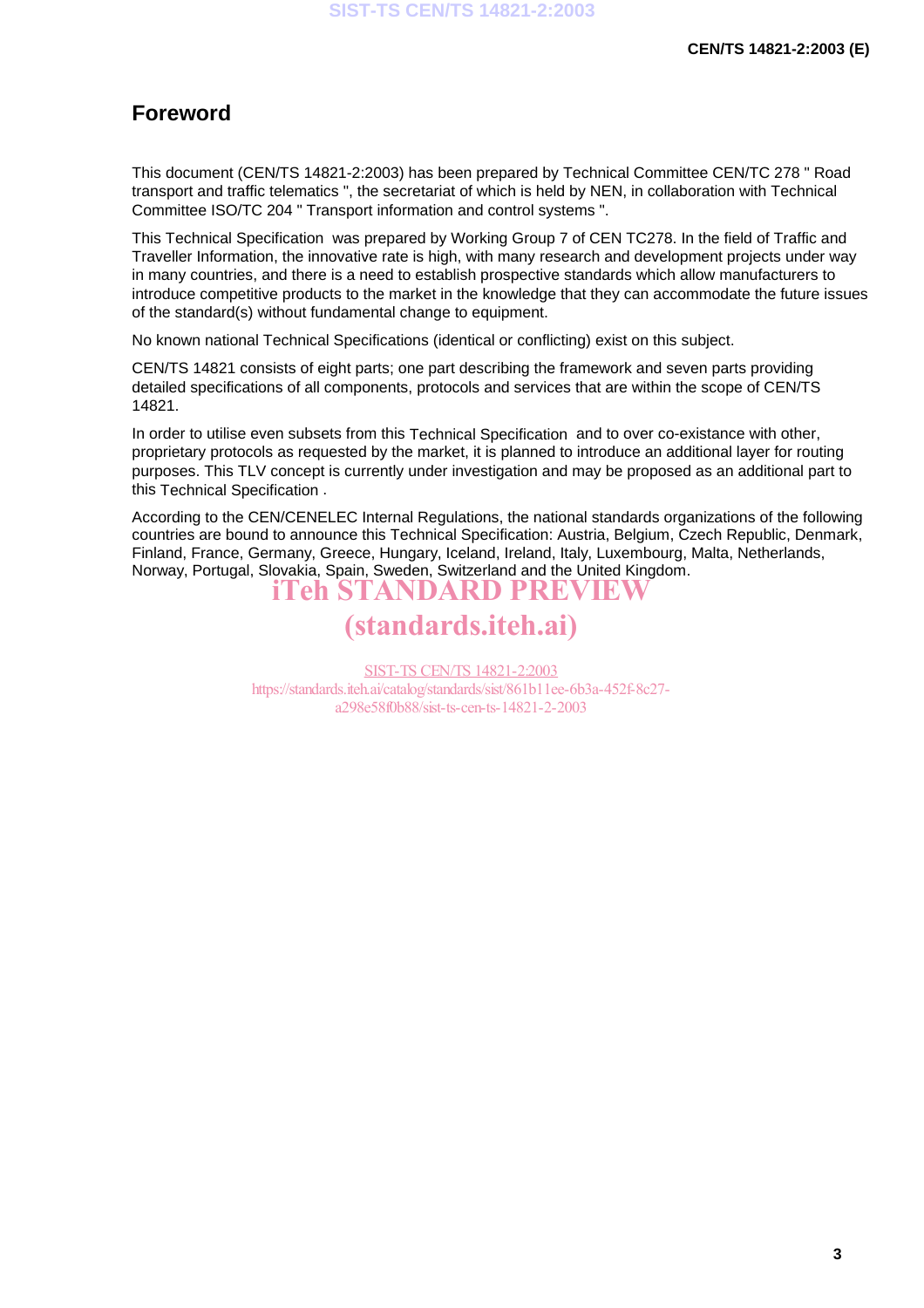#### **CEN/TS 14821-2:2003 (E)**

## **Introduction**

Traffic and Traveller Information (TTI) may be disseminated through a number of services or means of communication, covering static displays, portable terminals and in-vehicle equipment.

For all such services, the data to be disseminated, and the message structure involved in the various interfaces, require clear definition and standards formats in order to allow competitive products to operate with any received data.

This Technical Specification focuses on an application data specification whereby data is produced at a central location and is disseminated via a cellular radio network. It addresses the data specifications for both downlink and uplink existing between a central location and randomly located vehicles. It enables messages to be exchanged between different systems and service providers adopting a variety of applications specifications.

Other Technical Specification are being produced by the CEN TC278 Working Group 4 to cover TTI dissemination via other means or services. This set of specifications is named GATS (Global Automotive Telematics Standard). GATS provides the modular framework for implementing such traffic telematics services on an open technology platform and is network - independent. In many details definitions are necessary to ensure interoperability. Therefore, those detailed definitions are given in CEN/TS 14821-8. With the development of future mobile communication systems towards UMTS / IMT2000 the bottleneck of narrow-band data communication might fade. Due to its modular structure, the GATS framework and applications are prepared for that due to its network-independence. The same holds for emerging technologies for positioning which today is almost exclusively based on GPS.

Other relevant standard developments are, independent from telematics, the application-independent Wireless Application Protocol (WAP), enabling mobile access to the Internet. It is understood that these emerging technologies might fit into the framework of telematics applications in future WAP-versions. For the time being, GATS already today independently from WAP enables access to telematics services.<br>the time being, GATS already today independently from WAP enables access to telematics services. Utilisation of GATS on a WAP protocol stack and identifying necessary adaptation of WAP specifications (if Utilisation of GATS on a twaP protocol stack and identitying necessary adaptation of twaP specification.<br>any) is currently under investigation of the appropriate groups within WAP-Forum and GATS-Forum.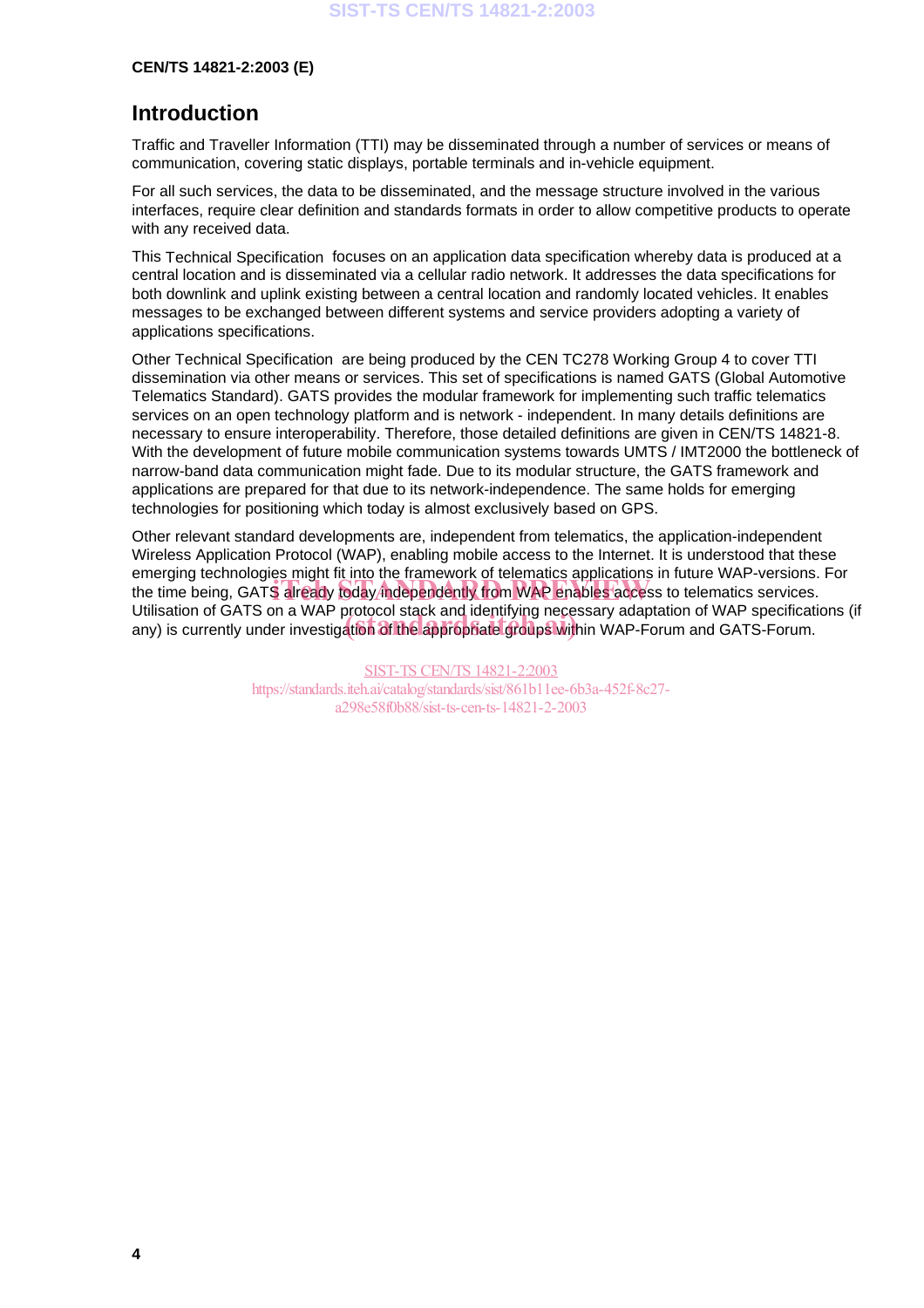### **1. Scope**

This Technical Specification defines the specific interfaces and functionality of traffic telematics (TT) services based on the use of cellular networks. Device manufacturers are enabled to develop terminal equipment compatible to services based on this Technical Specification. This will allow for interoperability of different terminal equipment and service providers which allows competition between service providers and terminal manufacturers. Furthermore it sets the scene for international availability of these services.

This Technical Specification specifies

- TT-specific interfaces between terminal and service centre. This especially incorporates the message sets of the application data protocols and the service-independent communication handling (including conditional access and transport protocols).
- Functionality, procedures and requirements of basic terminal components as well as their interaction with the service centre. This especially comprises conditional access and security mechanisms.
- Service Specifications, which are essential to ensure consistent behaviour of terminal and service centre.

The services incorporated within this issue comprise:

- breakdown and emergency services
- interactive traffic information services
- broadcast traffic information services
- navigation services (route assistance, route advice, homing)
- operator services
- general information services TANDARD PREVIEW
- floating car data collection  $(\mathrm{standard} s.\mathrm{iteh}.a i)$

It is envisaged that future research and development will lead to improvements on the services listed above as well as to the creation of new services. Nevertheless-this Technical Specification provides the framework for seamless integration of new features and services into the existing architecture.

a298e58f0b88/sist-ts-cen-ts-14821-2-2003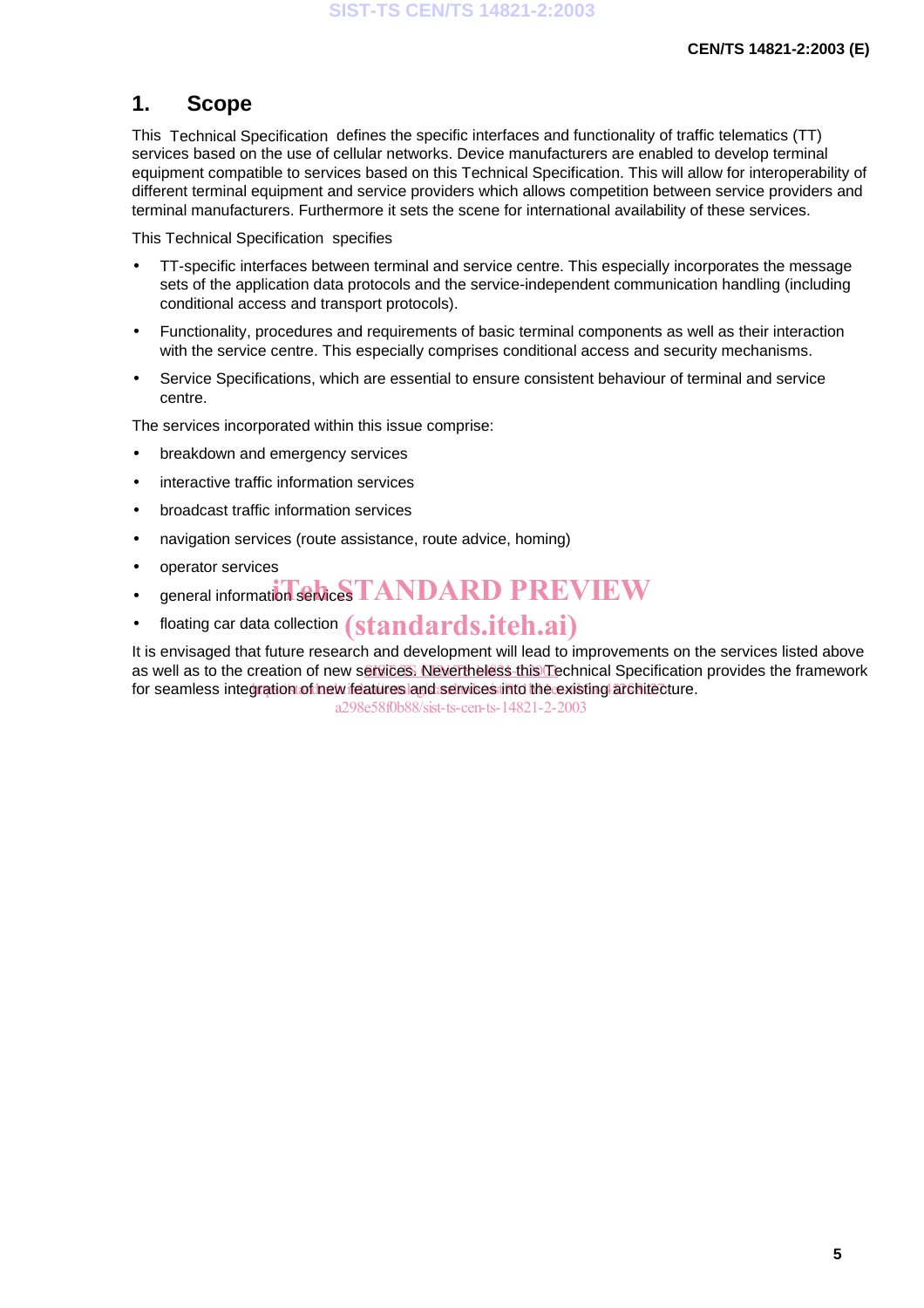**CEN/TS 14821-2:2003 (E)**

## **2. Normative references**

Not applicable.

# iTeh STANDARD PREVIEW (standards.iteh.ai)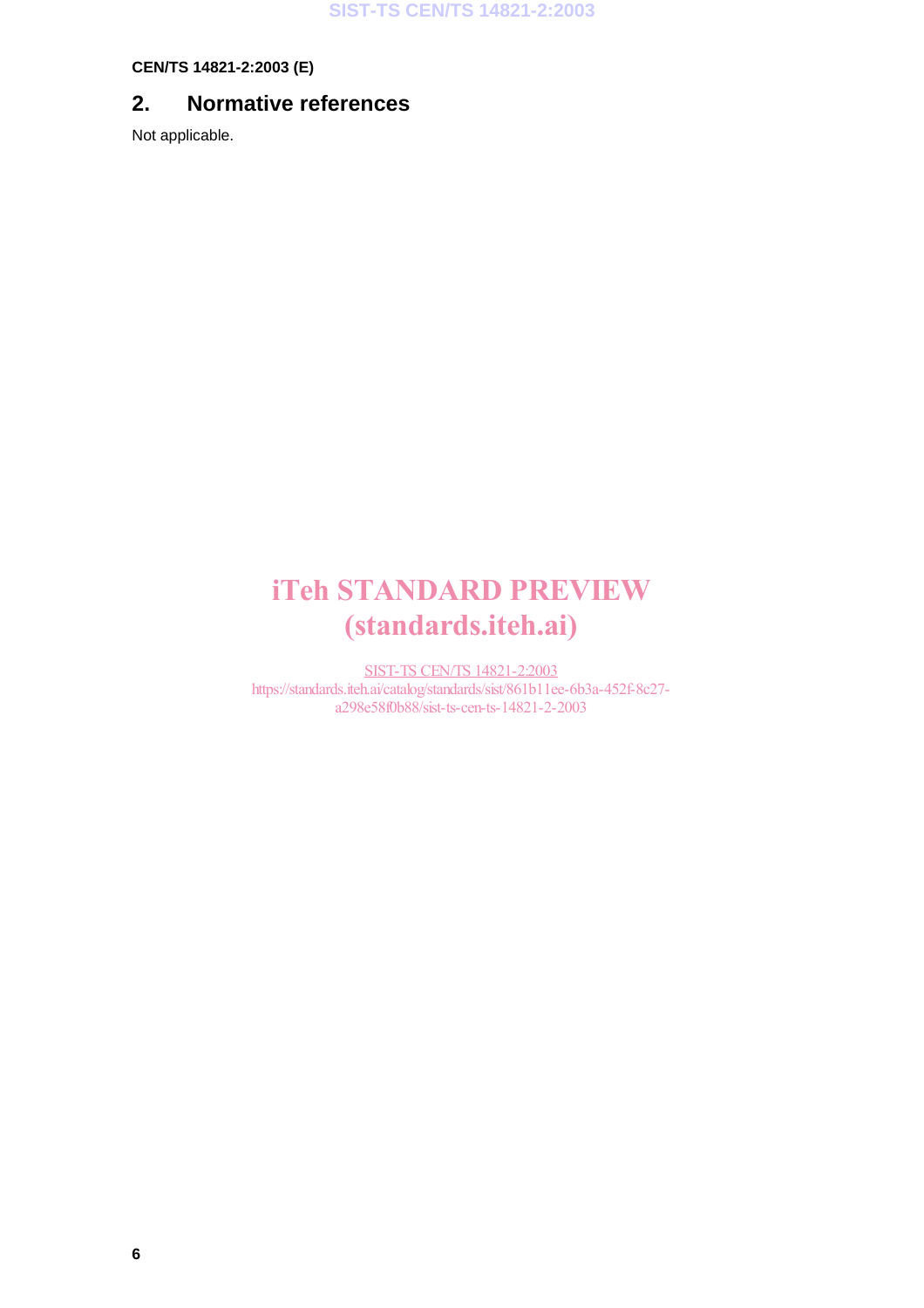## **3. Definitions and abbreviations**

### **3.1 Definitions**

For the purposes of this Technical Specification , the following terms and definitions apply:

#### **3.1.1 Attribute (of a Traffic Information Message)**

A Traffic Information Message is made up of separate parts that can be called attributes. This includes, for example, an item of information and a length of validity.

#### **3.1.2 Authorisation**

Reciprocal proof that the identity provided by the communications partner is valid

#### **3.1.3 Broadcast Service**

Data service within a cellular wireless network that allows for mono-directional dissemination of data from a service centre to multiple users in the area of signal reception

#### **3.1.4 Bypass Description**

Representation of a Bypass, consisting of a Bypass Hint and/or a Bypass Route.

#### **3.1.5 Bypass Hint**

Representation of a hint for a Bypass

# **3.1.6** Bypass Link Teh STANDARD PREVIEW

Prominent waypoints on a Bypass Routed ards.itch.ai)

#### **3.1.7 Bypass Route** SIST-TS CEN/TS 14821-2:2003

Representation of the route for a Bypass og/standards/sist/861b11ee-6b3a-452f-8c27a298e58f0b88/sist-ts-cen-ts-14821-2-2003

#### **3.1.8 Cell Broadcast**

Broadcast service of the GSM network

#### **3.1.9 Data telegram**

Digital message exchanged between two systems

#### **3.1.10 Delivery Notification**

Network acknowledgement for successful/ unsuccessful delivery of a message to the mobile device

#### **3.1.11 Functional Road Class**

A classification based on the importance of the road element in the connectivity of the total road network

#### **3.1.12 Functional Road Class 0**

**Motorways** 

#### **3.1.13 Functional Road Class 1**

All non-Motorways that are part of a connection used for nation wide traffic and transport

#### **3.1.14 Geocode**

Geocodes are unique identifiers unmistakably defining important points on road networks. Geocodes can be derived from / converted into WGS84 co-ordinates by the algorithm described in CEN/TS 14821 3.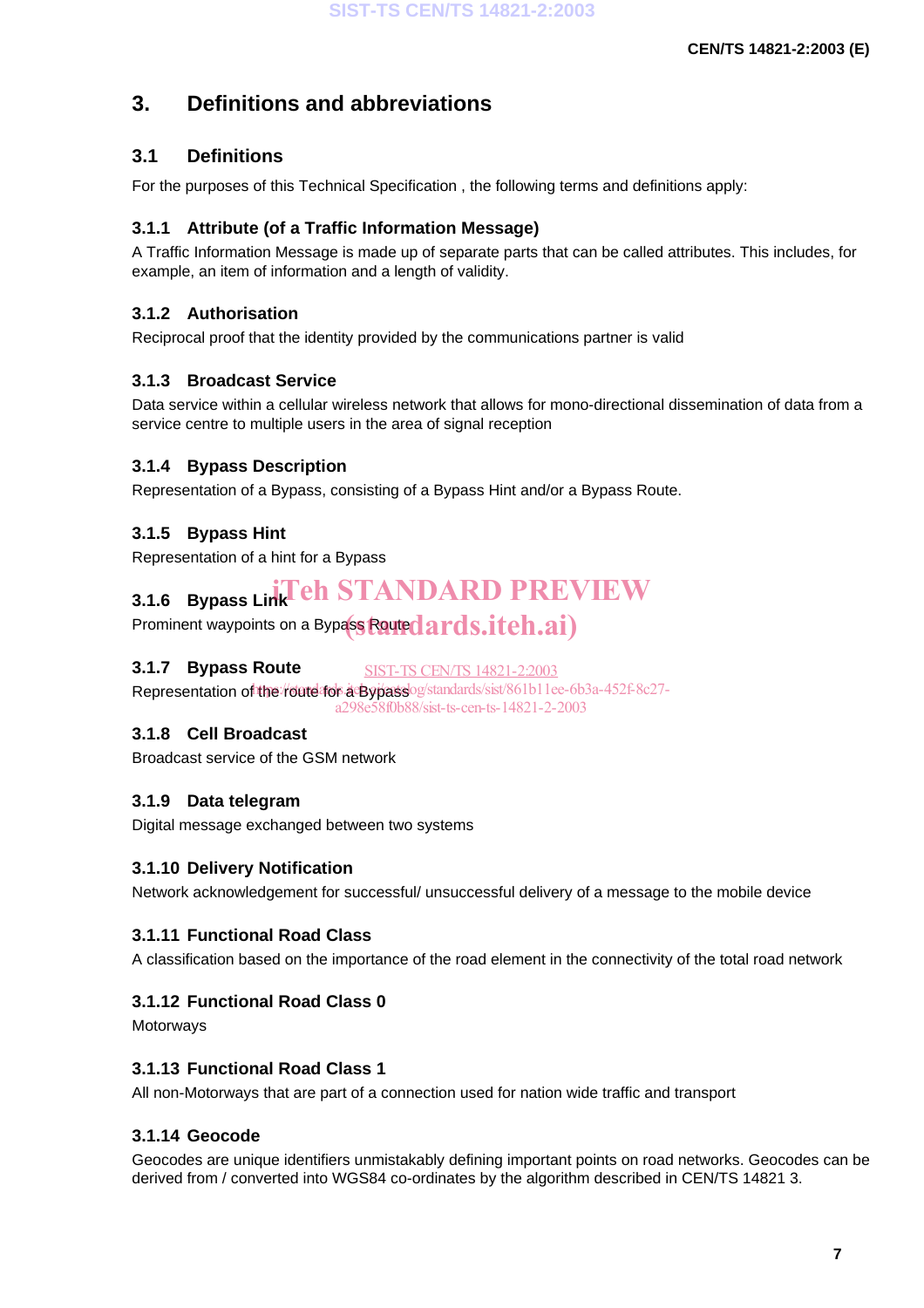#### **CEN/TS 14821-2:2003 (E)**

#### **3.1.15 Hardware service agents**

Partner companies of the traffic telematics service providers who are authorised to install onboard equipment into vehicles and to maintain it

#### **3.1.16 Homing**

Simple form of guidance to destination, in which the direction and straight-line distance of the destination are indicated

#### **3.1.17 Information Element**

Information unit of a message

#### **3.1.18 Intersection**

Junction of two or more roads

#### **3.1.19 Length of a Speech Report**

Length of a Speech Report, including pauses, in tenths of a second

#### **3.1.20 Mobile Originated**

Data telegram sent from the onboard equipment to the Service Centre.

#### **3.1.21 Mobile Terminated**

Data telegram sent by the Service Centre to the onboard equipment.

#### **3.1.22 Onboard equipment Teh STANDARD PREVIEW**

ond a system, generally mobile, interacting with the service central to handle traffic telematics services

#### **3.1.23 Road Junction** SIST-TS CEN/TS 14821-2:2003

Intersection of two or more roads, teh.ai/catalog/standards/sist/861b11ee-6b3a-452f-8c27-8e58f0b88/sist-ts-cen-ts-14821-2-2003

#### **3.1.24 Route description**

Description of a route showing the geometry of street intersections, manoeuvre instructions, street and place names, and geographical co-ordinates

#### **3.1.25 Service centre**

System produced by the traffic telematics operators / service providers to handle traffic telematics services

#### **3.1.26 Short Message Service**

Packet-based form of data transfer within the GSM network

#### **3.1.27 Speech connection**

Communications channel between two systems for the bi-directional transmission of speech

#### **3.1.28 Speech Report**

Traffic Information Report transmitted by a speech system

#### **3.1.29 Terminal Device**

Generally mobile system interacting with the service centre for implementation of telematics services

#### **3.1.30 TINFO**

Traffic Information Report